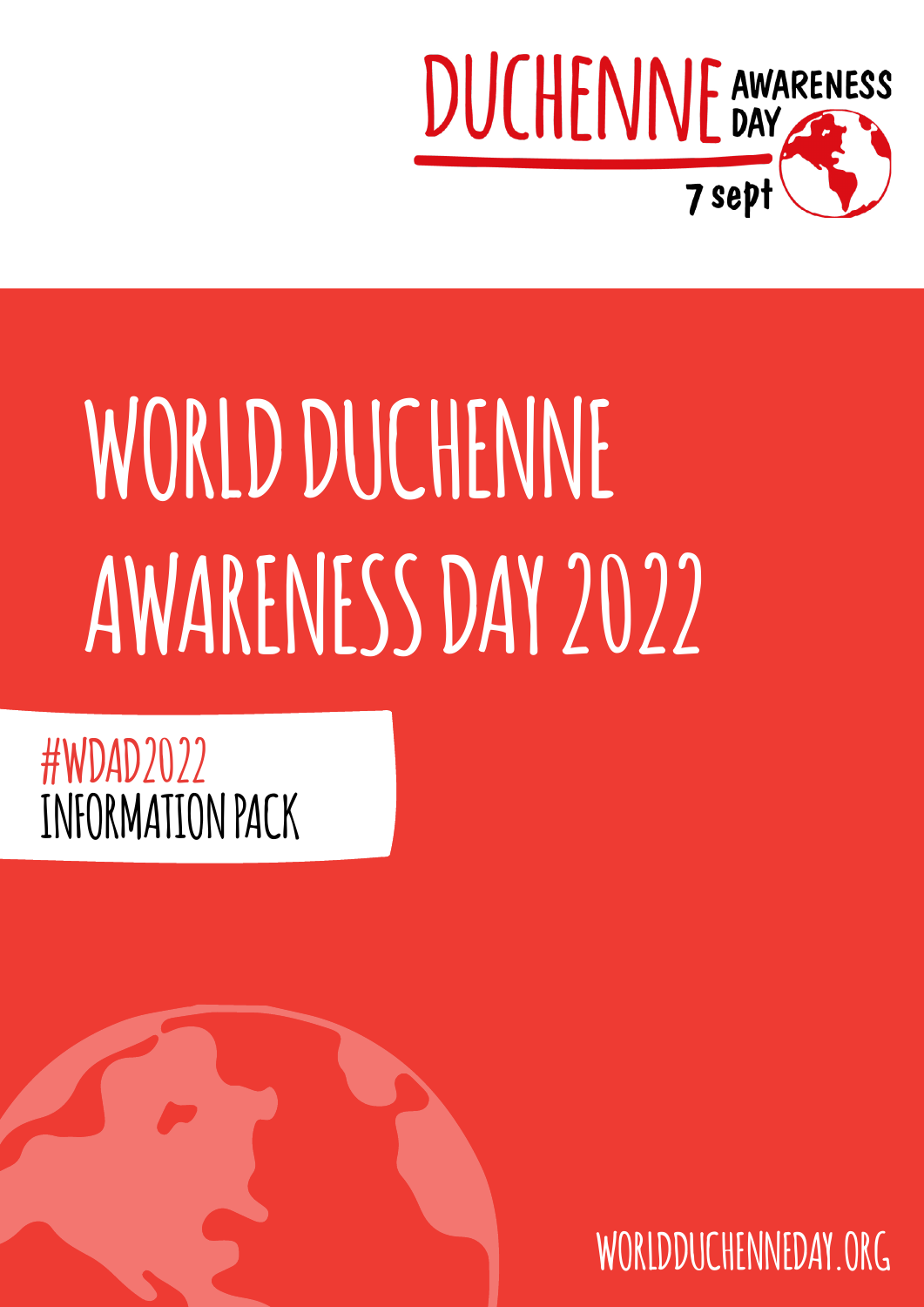# WHAT IS WORLD DUCHENNE **AWARENESS DAY ?**

World Duchenne Awareness Day is the official global annual campaign to raise awareness for people living with Duchenne & Becker muscular dystrophy. The international day is taking place each year on **September 7**.

On this day we involve all stakeholders to raise awareness and inspire action to improve the lives of people living with dystrophinopathies.

World Duchenne Awareness Day is an initiative coordinated by the World Duchenne Organization and launched in 2014.

# **AIMS & OBJECTIVES**

- 1. Raise global awareness on Duchenne and Becker muscular dystrophy (DMD and BMD)
- 2. Engage and educate all stakeholders to adopt effective strategies to improve the lives of people living with DMD/BMD
- 3. Call for urgent and sustainable actions by all stakeholders
- 4. Advocate for the adoption of best practices regarding Standards of Care

### **ABOUT DUCHENNE & BECKER MD**

Duchenne and Becker muscular dystrophy are rare genetic diseases defined by muscle weakness. Muscles are getting weaker over time. This ultimately affects the ability to breathe as well as the function of the heart, as the heart is a muscle too.

There are over 250.000 people worldwide living with Duchenne and Becker muscular dystrophy.

People born with Duchenne and Becker need care from many specialists throughout their lives. With the current standards of care, people living with Duchenne can live into their early 30s and beyond.



### **WHAT CAN I DO?**

There are many things you can do to spread awareness before and during World Duchenne Awareness Day on September 7. We listed some tips below, but feel free to create your own ideas!

#### **1. Share the official promo video**

The official World Duchenne Awareness Day 2022 awareness raising video will be published on September 1.

#### **2. Get involved in social media**

Share the press release and key messages, and update your social media profile picture with the red balloon, symbol for WDAD.

#### **3. Create a communication campaign**

Post on social media using the materials and tag your posts with **#WDAD2022** and mention **[@duchenneday](https://twitter.com/DuchenneDay)** or **[@worldduchenne](https://www.instagram.com/worldduchenne/)**.

#### **4. Show your solidarity by donating**

Support the activities of local and global patient organizations to help Duchenne families: we can really make the difference together!

#### **5. Promote education & set up a meeting**

Share the educational materials available on our website, organize an educational meeting or attend a local initiative.

#### **6. Illuminate a landmark**

Illuminating a monument helps to raise awareness to the general public. Join other iconic monuments by turning your local landmark red on September 7.

For questions and assistance, please contact suzieann.bakker@worldduchenne.org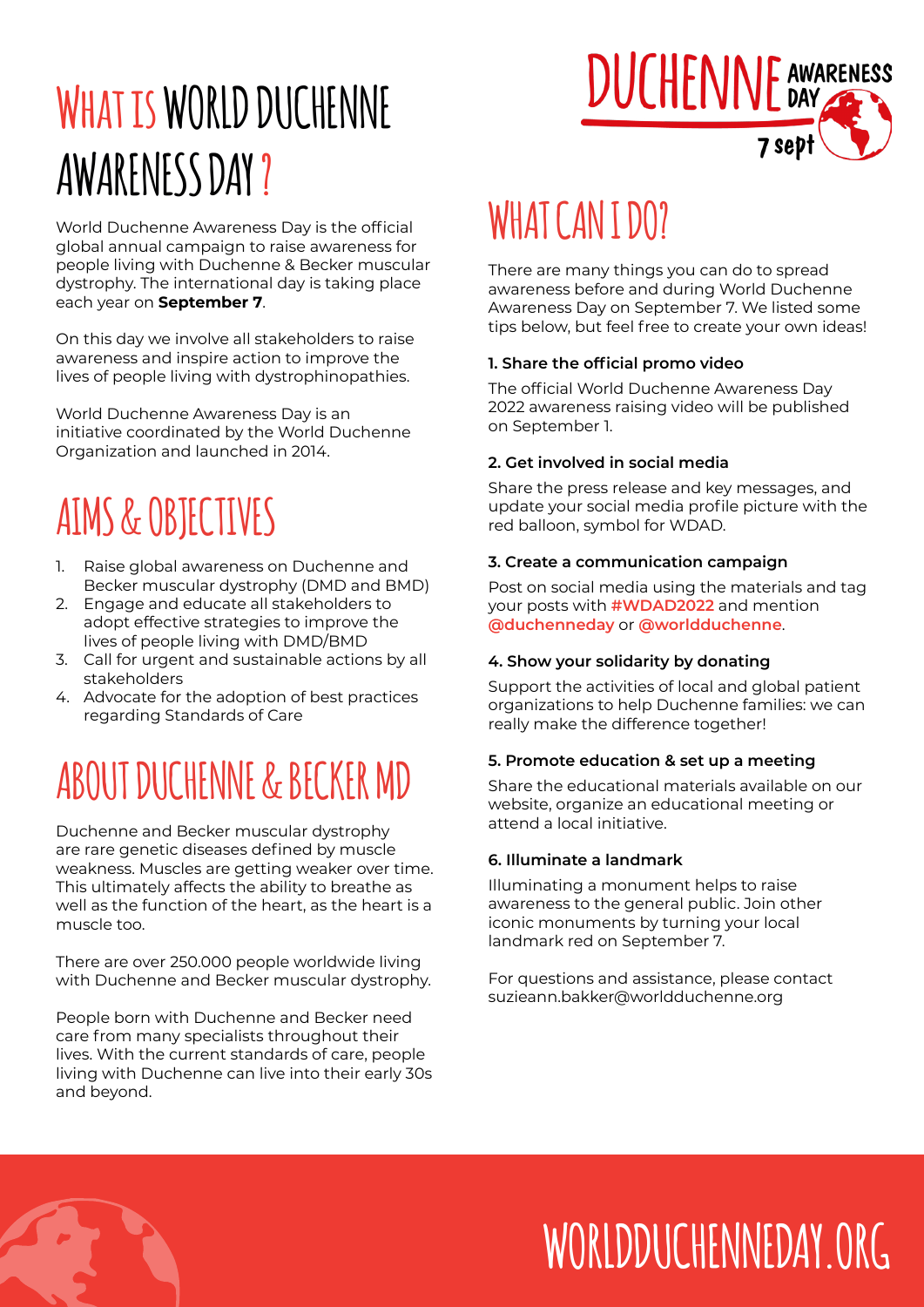# **2022 THEME**

Beside the general awareness action there is a specific theme that deserves more attention. This year, the theme is **Women and Duchenne**.



By creating specific educational materials World Duchenne Organization will highlight all the aspects connected with Duchenne and the female world:

- Carriers: genetic and clinical aspects
- Care considerations for female carriers
- Mothers as primary caregiver
- Girls living with Duchenne
- Spouses and girlfriends
- Female family member network of support
- Women in science
- Female international advocacy leaders

### **EDUCATIONAL CONFERENCE**

On Wednesday September 7, an online event is hosted by the World Duchenne Organization. During this interactive conference, multiple aspects of Women and Duchenne are discussed.

In addition to this, interviews are displaying the stories of women with a relation to Duchenne throughout the world.

The **[free event](https://www.worldduchenneday.org/2022-women-and-duchenne/)** will be accessible for everybody via Zoom, and is available with live Spanish interpretation. More information about how to join will be published on the social media channels of the World Duchenne Organization.

# **KEY FACTS**

List of key facts on carriers and girls living with Duchenne muscular dystrophy:

**DUCHENNE AWARENESS** 

 $7$  sep $\dagger$ 

- Females carriers are usually not affected with Duchenne or Becker MD as they can produce dystrophin
- However, they can have some symptoms, such as cardiomyopathy, mild muscle weakness, being tired or having muscles cramps and probably also learning problems
- The severity of these symptoms can vary.
- A girl being diagnosed with Duchenne or Becker is very rare, but possible.

Visit **[worldduchenneday.org](https://www.worldduchenneday.org/)** for more information and materials.

## **STAY CONNECTED**

Stay on top of the latest information about World Duchenne Awareness day and the information and materials that are created.

Follow the World Duchenne Organization on social media and **[subscribe to the newsletter](http://eepurl.com/h3dBgr)** to receive updates.

For inquiries, please contact Suzie-Ann Bakker suzieann.bakker@worldduchenne.org

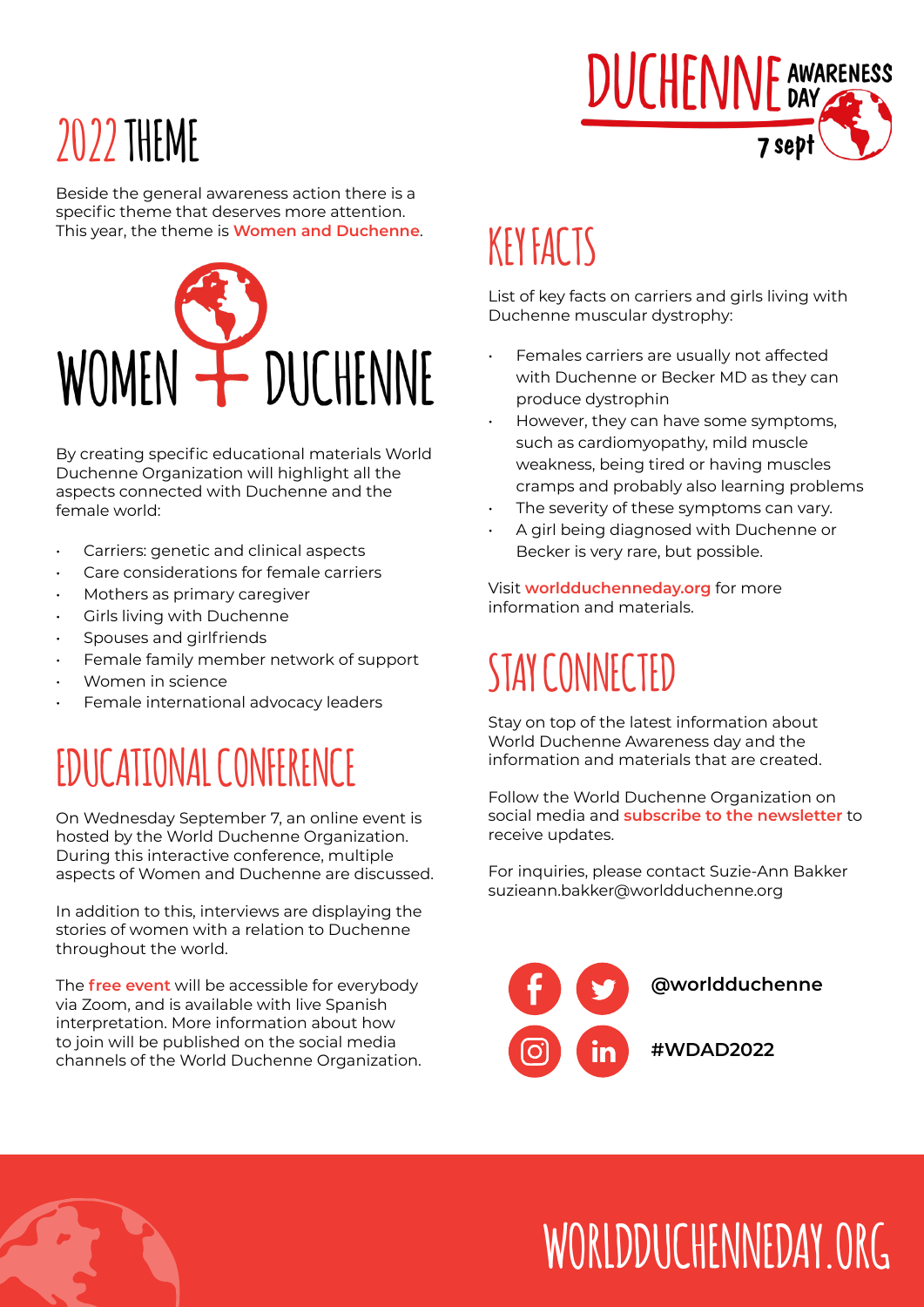

### **THE HISTORY OF WORLD DUCHENNE AWARENESS DAY**

The first World Duchenne Awareness Day **[started in 2014](https://www.worldduchenneday.org/faces-of-duchenne/)**, when Elizabeth Vroom and Nicoletta Madia wanted to raise global awareness for Duchenne and Becker muscular dystrophy.

Although the condition Duchenne Muscular Dystrophy was first described more than 150 years ago, not many people are aware of the impact of this disease on the lives of individuals with Duchenne themselves, their siblings and their entire family.

More awareness among a wider audience would help to avoid a delay in diagnosis, better understanding of their problems, **[improvement](https://www.worldduchenne.org/standards-of-care/)  [of medical care](https://www.worldduchenne.org/standards-of-care/)** and more support in general.

With this in mind, World Duchenne Organization's President Elizabeth Vroom and Community Coordinator Nicoletta Madia, initiated in 2014 the first World Duchenne

Awareness Day on September 7th. Over the years, this event has grown to an **[international](https://www.worldduchenneday.org/world-duchenne-awareness-day-highlights-a-year-round-effort-to-improve-adult-life-in-duchenne/)  [event](https://www.worldduchenneday.org/world-duchenne-awareness-day-highlights-a-year-round-effort-to-improve-adult-life-in-duchenne/)** with participants from all continents.

"The World Duchenne Awareness Day started as a plan and is becoming something magical" says Nicoletta Madia. "I use the word magical because when you see the world united for one cause, when you see the power of the community, the activism, you understand that the reality exceeds your expectations".

"World Duchenne Awareness Day really became a global movement, so powerful and so united, I can only be happy and grateful" , says Elizabeth Vroom. "It is emotional for me as a Duchenne mother to realize **[we are stronger together](https://youtu.be/JCCZUMcKgiY)**, so many parents feel alone after the diagnoses but they will see during WDAD, how strong we are together".